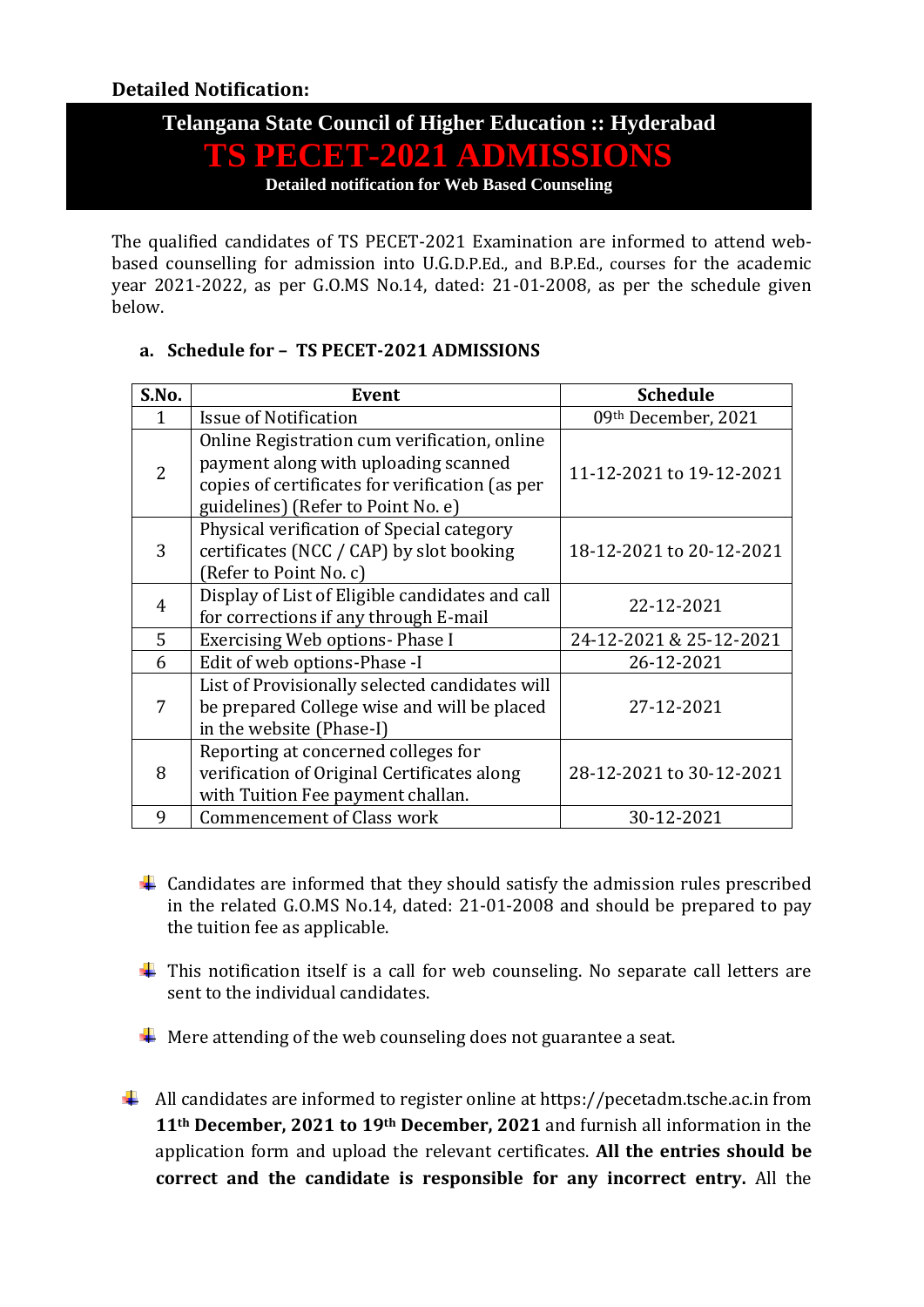candidates have to pay non-refundable Processing Fee Rs. 800.00 (Rupees: Eight Hundred only) and Rs. 500.00 (Rupees: Five Hundred only) in case of (SC/ST Candidates) towards Registration cum Verification process which has to be paid through online payment (Credit Cards/Debit Cards/Internet Banking) in favour of 'Secretary, TSCHE'

- $\ddot{\phantom{1}}$  Tuition fee particulars and seats available under Convener Quota College wise will be notified on the websites: [https://pecet.tsche.ac.in](https://pecet.tsche.ac.in/) **or**  <http://pecetadm.tsche.ac.in/> well before the commencement of counseling (option entry). Tuition Fee and Special Fee as fixed by the Government shall be paid per annum.
- $\ddot{\phantom{1}}$  The fee reimbursement for eligible candidates is subject to the guidelines issued by the Government from time to time.

## **b. Eligibility:**

- 1. The candidate should be of Indian Nationality.
- 2. The candidate should belong to the State of Telangana / Andhra Pradesh.
- 3. The candidate should satisfy the local/non-local status requirements as laid down in the regulations of admission. (Ref. G.O.MS No.14, dated: 21-01-2008)
- 4. Candidates should pass any Bachelors Degree for B.P.Ed admissions.
- 5. Candidates should pass Intermediate for U.G.D.P.Ed admissions.

## **c. Helpline Centers for Special Category (CAP/NCC):**

The candidates claiming special category are required to book the slot for certificate verification to avoid gathering of many candidates at the same time. However, they have to upload scanned copies of all the relevant original certificates before coming for physical special category certificate verification.

| Date                      | Name of the Help Line Center                                                | <b>Special</b><br>Category |
|---------------------------|-----------------------------------------------------------------------------|----------------------------|
| 18-12-2021 and 19-12-2021 | Online Counselling Center, PGRRCDE,<br>Osmania University, Hyderabad-500007 | NCC.                       |
| 20-12-2021                | Online Counselling Center, PGRRCDE,<br>Osmania University, Hyderabad-500007 | <b>CAP</b>                 |

## **The Helpline Centers:**

**Note:** 

**1. All the candidates who wish to claim special categories (NCC/CAP) have to complete the special categories certificate verification in phase-I counseling itself on the scheduled date and time. No further Certificate Verification for Special Categories after schedule date. No Certificate Verification for Special Categories in Final Phase.**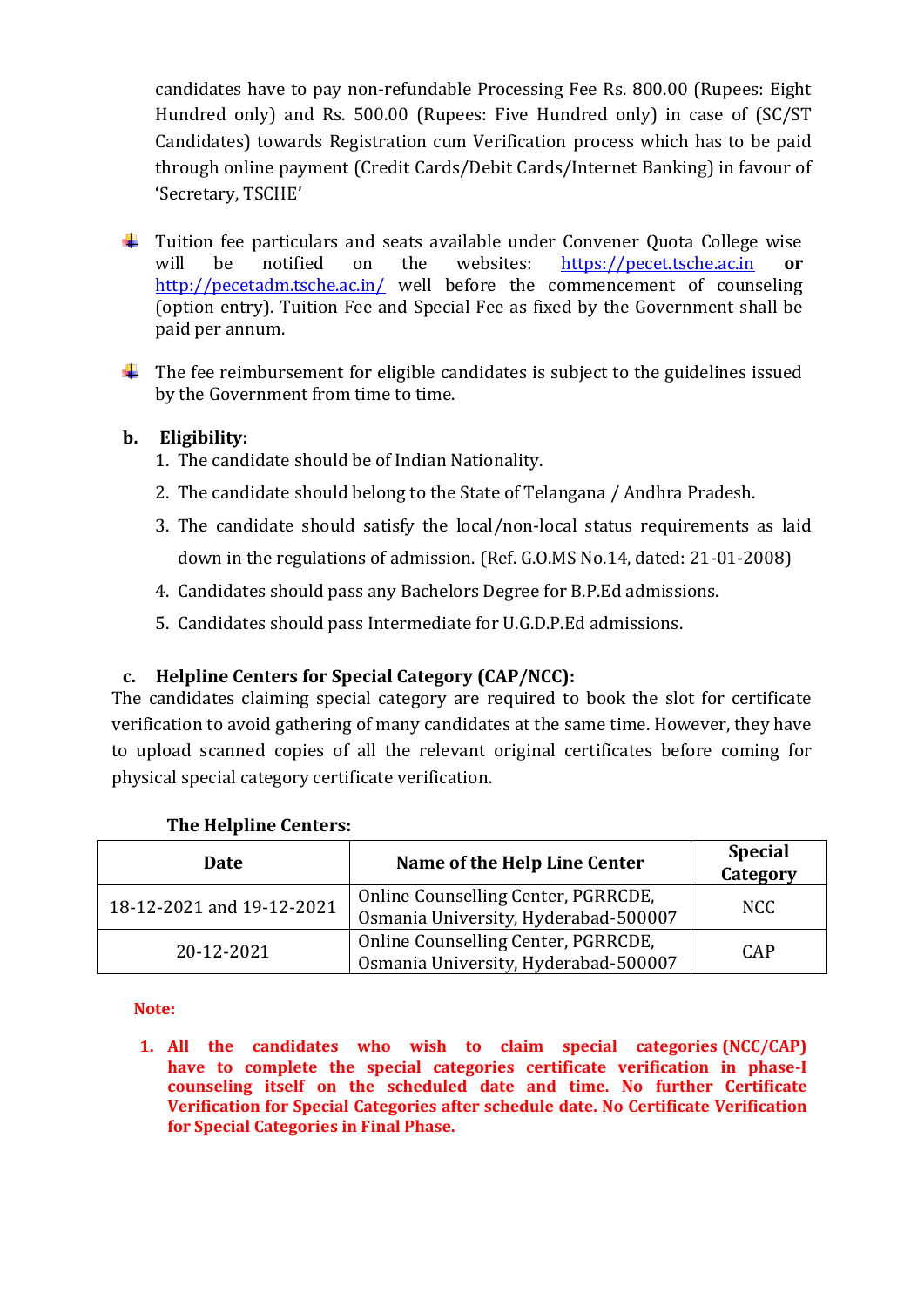- 2. **Attending special categories certificate verification does not mean the entire verification is complete. The candidates have to complete the uploading of educational and other certificates for verification and participating in counseling.**
- 3. **The candidate seeking admission under special categories have to appear in person for verification before the relevant competent authority. Also, they are requires to carry all the Original Education certificates (SSC/10th/Equivalent, Intermediate/10+2/ Equivalent and Degree/equivalent along with the appropriate Special Category certificate.**
- **d. SPECIAL CATEGORY**: Certificates to be uploaded and produce at the time of special category certificate verification at the help line center for CAP / NCC priority.
	- 1. Slot Booking Receipt
	- 2. Memo of SSC or its equivalent,
	- 3. TS PECET Rank Card
	- 4. Intermediate or its equivalent pass certificate,
	- 5. Degree Certificate, CMM, Provisional Certificate.
	- 6. **CAP** In terms of G.O.Ms. No. 19 School Education (Training) Department, dated: 07.08.2016, (Children of Armed Forces Personnel) and its amendments through Letter No. HE-TE/75/A2/2021 Higher Education Letter, Govt. of Telangana dated: 09.08.2021: Children of Armed Forces (CAP) - 2% (two percent) for the children of armed persons i.e., Ex Servicemen, Defense Personnel including the Children of Border Security Force and Central Reserve Police Force who are Domiciled in Telangana State based on the Permanent address/ Home town declared by them while joining the service and as recorded in their Service Register" are only eligible for admission under CAP category.

**CAP Certificate** (As per format attached at Appendix-A)

- (i) "Children of Armed Forces (CAP) 2% (two percent) for the children of armed persons i.e., Ex-Servicemen, Defence Personnel including the Children of Border Security Force and Central Reserve Police Force who are Domiciled in Telangana State based on the Permanent address/ Home town declared by them while joining the service and as recorded in their Service Register"
- (ii) The Ex-Servicemen have to produce the Children of Armed Forces Personnel (CAP) certificate issued by respective Regional Sainik Welfare Officer as per Appendix-"A" Attached with supporting documents to establish the Permanent address/ Home town declared by Ex-Servicemen while joining the service and as recorded in their Service Register in accordance with Go, such as Certificate from Records Office, Education Certificates of Ex-Servicemen, etc.
- (iii) Serving Defense Personnel including CRPF and BSF Personnel should submit a Children of Armed Forces Personnel (CAP) certificate issued by unit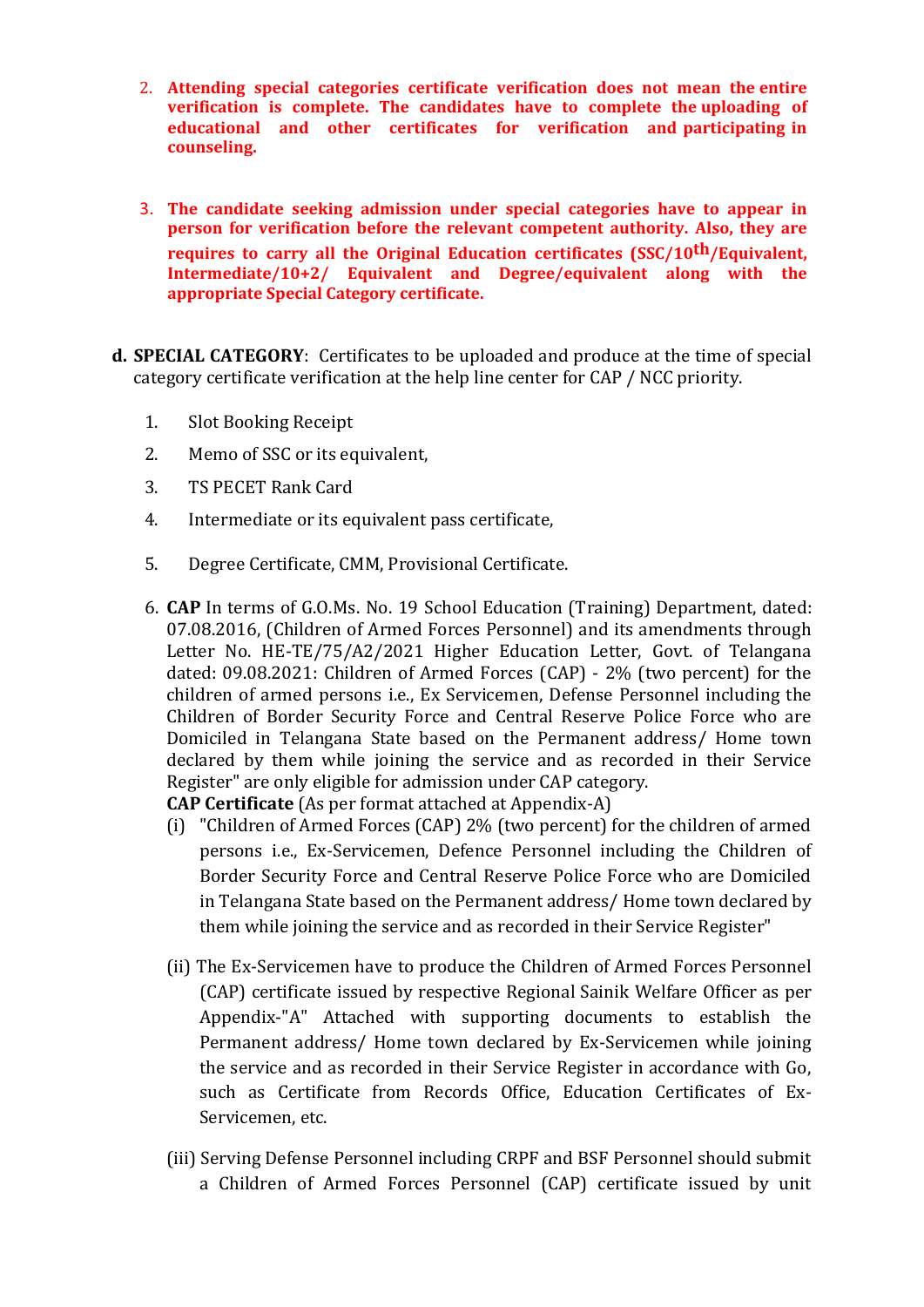Commanding officer (not less than the rank of a Colonel/ equivalent in Navy and Air Force Commandant in CRPF/BSF) as per Appendix- "B" Attached alongwith original and attested copy of Service Register where the Permanent address/ Home town declared by them while joining the service is mentioned along with the education certificates of the Serving Defence personnel.

- (iv) The retired CRPF and BSF Personnel have to produce the Children of Armed Forces Personnel (CAP) certificate issued by their respective competent authority as per Appendix-A along with supporting documents to establish the Permanent address/ Home town declared by them while joining the service and as recorded in their Service Register in accordance with GO, such as Certificate from Records Office, Education Certificates of CRPF/BSF personnel, etc
- **7. NCC** Candidates have to produce concerned original certificates issued by the Competent Authority.
	- **Note: \*** *Any false or incorrect information furnished detected at any stage will render the admission of the candidate null and void.*

**\*** *The Convener reserves the right to cancel the admission of the candidates at any stage if / when it is detected that admission is against the rules*

- **e. Certificates to be uploaded at the time of Registration and filling application form**
	- 1. Memo of SSC or its equivalent.
	- 2. Intermediate or its equivalent.
	- 3. Degree certificate of qualifying exam and memorandum of marks.
	- 4. Study Certificate giving the details of past seven years of study
	- 5. Residence certificate for preceding 7 years of the qualifying examination i.e. Graduation in respect of candidates who have private study without any institutionalized education (Distance Education or Open School).
	- 6. In respect of Non-Local candidates in order to consider them for allotment under unreserved seats the following certificates needs to be submitted.
		- a. **Residence Certificate**: Candidates who has resided in the State for a total period of 10 years excluding periods of study outside the State; or either of whose parents have resided in the State for a total period of 10 years excluding periods of employment outside the State. (OR)
		- b. **Employer Certificate**: Candidates who are children of parents who are in the employment of this State or Central Government, Public Sector Corporations, Local bodies, Universities and other similar Quasi Public Institutions within the State at the time of applying for TS PECET- 2021) examination
	- 7. Latest Integrated community certificate (Caste Certificate) issued by the competent authority after 2014 in case of BC/SC/ST candidates, if applicable
	- 8. Economically Weaker Sections (EWS) Reservation (applicable only to OC candidates): \*As per the Guidelines issued in G.O.Ms.No.244, General Administration (SER.D) Department, Government of Telangana, dated.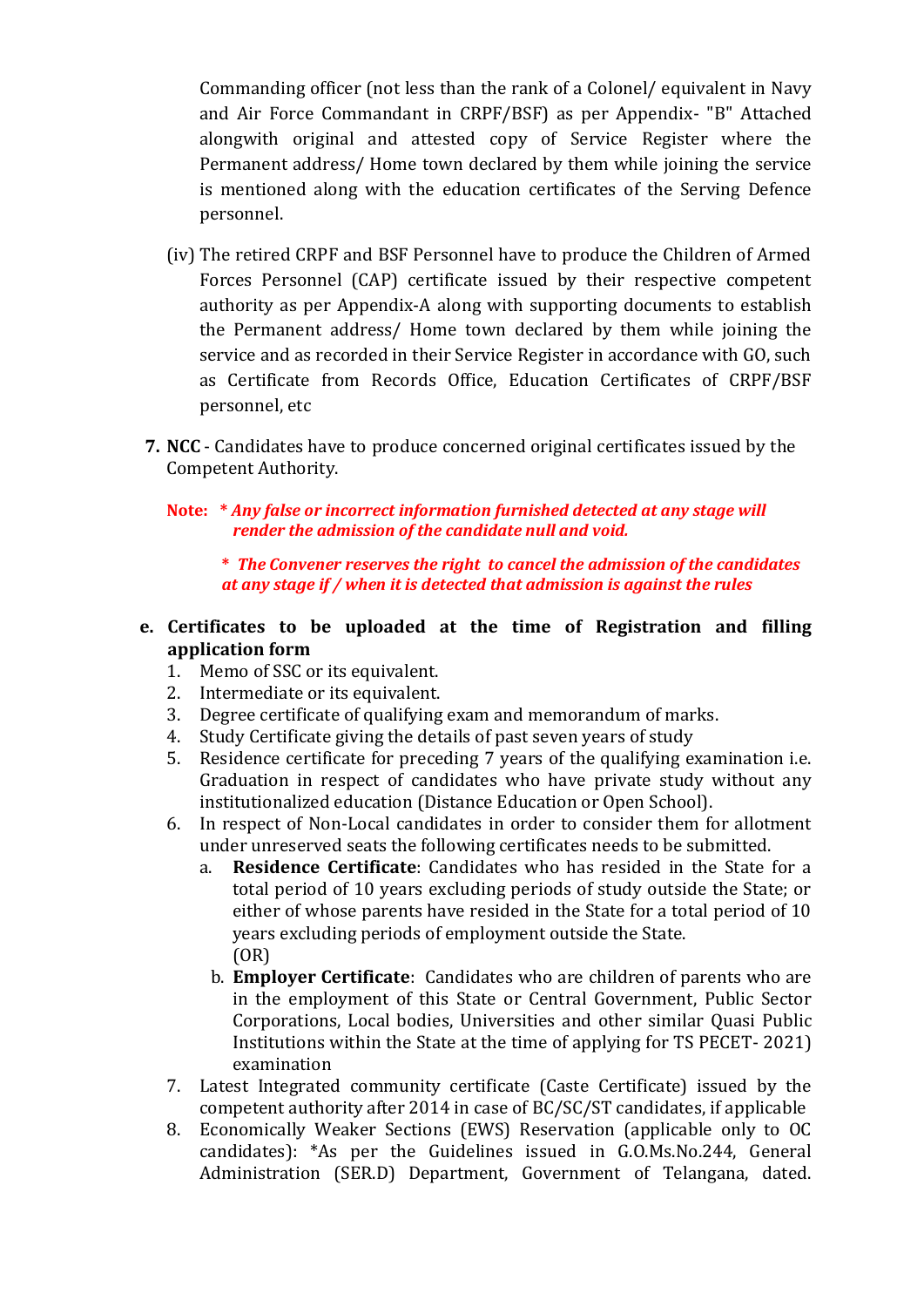24.08.2021, the 10% Reservation to the Economically Weaker Sections (EWS) in respect of Admissions into Educational Institutions shall be implemented. Candidates should produce EWS Certificate issued by MRO/ Tahsildar valid for the year 2021-22 (i.e. issued after 01.01.2021).

- 9. The Muslim and Christian Minority Candidates should upload the "TC" of the SSC containing Minority status (or) in the absence of TC, a Certificate issued by the Head of the Institution in which the student studied/appeared for SSC or its equivalent examination.
- 10. Special category certificates NCC / CAP.
- 11. Latest Parental Income Certificate issued by M.R.O., Telangana Govt. after 01.01.2020.
- **Note: \*** *Any false or incorrect information furnished detected at any stage will render the admission of the candidate null and void.*

**\*** *The Convener reserves the right to cancel the admission of the candidates at any stage if / when it is detected that admission is against the rules*

## **f. Certificate verification and counseling:**

- 1. The preliminary certificate verification will be done based on scanned copies of original documents uploaded and as per norms.
- 2. In case of any doubt, enquiry will be done over phone to establish the veracity and correctness of documents.
- 3. Procedure for exercising options will be made available on the website i.e. https://pecetadm.tsche.ac.in well before the commencement of the option entry.
- 4. List of Provisionally selected candidates will be prepared College wise and will be placed in the website i.e. https://pecetadm.tsche.ac.in and SMS will be sent to the valid mobile number furnished in the application.
- 5. Tuition fee has to be paid by challan at the any Union Bank of India.
- 6. Final allotment of seat for admission is subject to satisfactory verification of all original certificates at reported college and producing fee payment challan.
- 7. Candidates have to report to the concerned college and produce all original certificates within the stipulated time.
- 8. Allotment order and joining report will be issued at the allotted college, which has to be submitted at the college along with the original T.C.
- 9. Candidates have to submit two sets of attested copies of all certificates at the respective colleges, one set is meant for submission to the office of the Convener.
- 10. If the candidate cancels his/her admission, tuition fee will be forfeited as mentioned below:
	- After first phase, full tuition fee will be refunded.
	- 50% of the amount after final phase and before cutoff date notified for cancellation in allotment order and 100% thereafter.